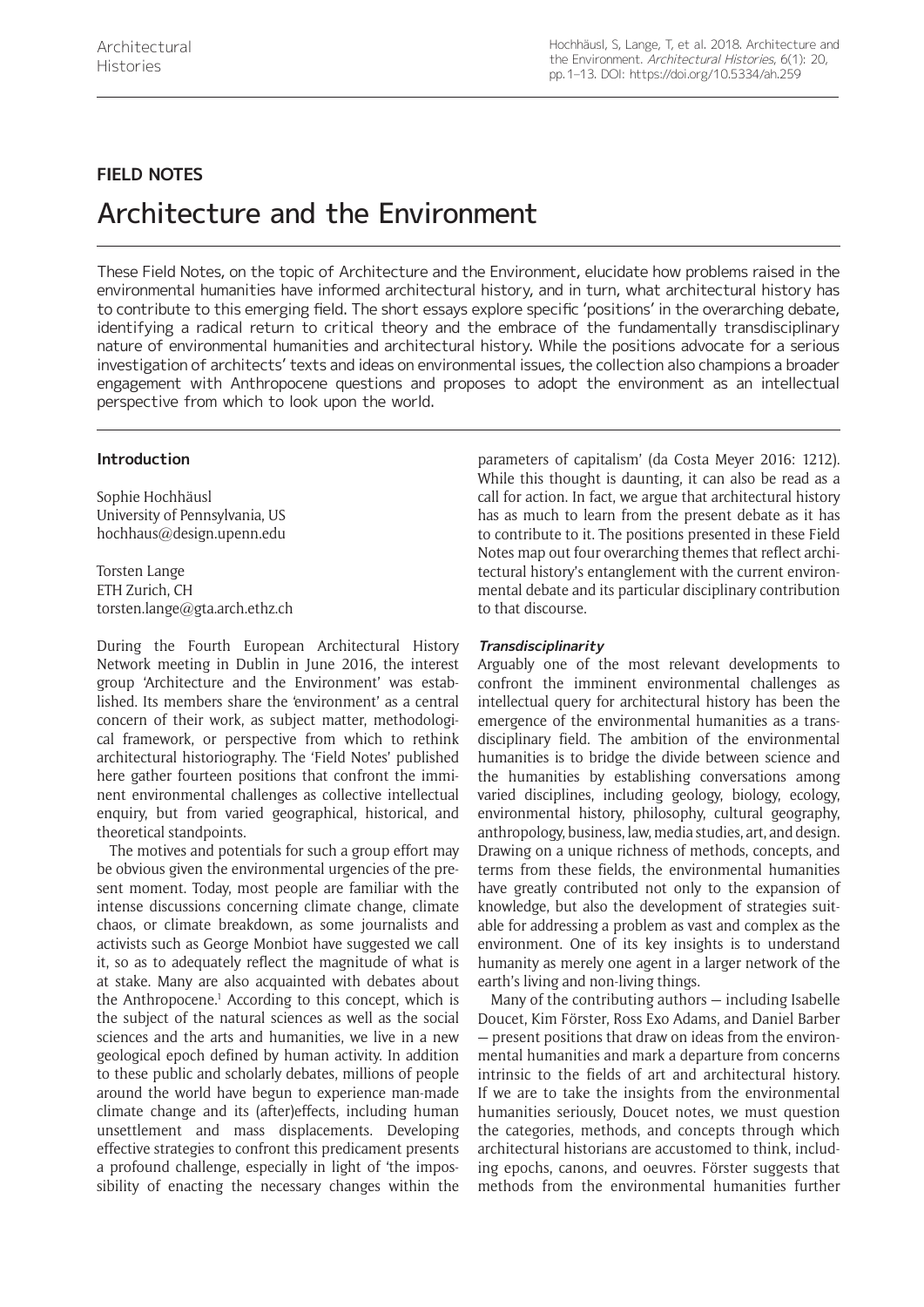encourage us to break through the biases that have foregrounded questions of aesthetics or technology in architectural history. Engaging these propositions requires careful labour and changing the language we use in researching, writing, and teaching architectural history as a transdiscipline.

However, as Adams warns, it is also essential for architectural historians to critically reflect on the field's fascination with the environment and to remain wary of its potential pitfalls. Especially in the face of rampant academic capitalism, which has a tangible impact on the built environment (from campus development to fossil fuel investment), the increasing marketization of knowledge predisposes architectural thought to a somewhat narrowly historicized understanding of environment. Especially if we want to regard 'environment' as a perspective, a grasp of its historicity as a concept and social construct is fundamental. According to Barber, such a perspective offers the opportunity to participate in a wide-ranging environmentalizsation of humanist and scholarly discourses, instead of merely adding 'environment' to a list of sub-issues for the field to engage in.

## **Environment as Perspective**

To consider environment as a perspective means developing a way of seeing — to establish and then to occupy a specific vantage point, from which to look upon the world. This suggests that, like feminism, Marxism, or postcolonial studies before it, the environment is at home in no singular discipline, but enables a broader view that can inform multiple subjects. This does not mean that the environment is equally applicable to all topics of study, but it implies that it has the power to cast almost any theme in a different light.

Aleksandr Bierig, Kenny Cupers, and Jennifer Ferng are among the contributors who dare to think which histories become possible if we were to truly implement environment as a perspective. One of the main propositions these authors share is the need for scrutinizing how the histories of resource extraction, colonialism, and imperialism are inextricably linked. Drawing on economic history, Bierig questions the idea that the realms of the artificial and the natural were ever separate, and argues instead that architecture has always been part of nature. Cupers excavates histories that do not take the environment as given, but that rather recognize its material and conceptual coproduction. Ferng urges us to consider the wider scope of extraction industries, especially in the global south, which date back at least to the establishment of pre-capitalist trade networks.

In unpacking the entangled histories of environment, capital, and extractive economies, these contributors assert that in acknowledging the environment as a perspective, we should pursue 'intersectional' approaches to architectural historiography, to borrow a term from feminist discourse.<sup>2</sup> Such histories would draw together multiple views and vantage points and would conceive not only of environmental histories of architecture, but would ask what (post)colonial, Marxist, or feminist environmental histories of architecture might look like. In

their commitment to rendering networks and relationships legible — be they human and non-human, material and intellectual, tangible and impermanent, scientific and experienced — the authors echo core intentions of the environmental humanities, of which architectural history is, after all, a part. At the same time, they call for a fundamental critique the universal figure 'Anthropos' by attending to the long history of structural unevenness and inequality that has underpinned both the idea and the actual processes of development.

## **(Re)turn to Theory**

One of architecture's profound capacities is to render the management of resources visible — the flow of gold, iron, oil, money and other kinds of capital, goods, or labour. This idea, which has shaped critical architectural historiography in recent years (Scott, 2016), is strongly informed by the theories of Michel Foucault, above all his concept of governmentality (Foucault 2009). It allows us to think of buildings and cities as produced by 'knowledge frameworks and expertise profiles capable of managing populations by regulating their demographics, health, housing, [...] employment, social lives and culture' (Abramson et al. 2012: vii).

The fieldnotes by Ayala Levin, Ginger Nolan and Alla Vronskaya, Torsten Lange, and Maroš Krivý expose architecture's mediating function in the coproduction of territory and populations, humans and their environment. In her contribution, Levin illuminates Laugier's Primitive Hut simultaneously as sheltering the body from its surroundings and as an embodiment of resource extraction. Nolan and Vronskaya invoke Foucault when they introduce the notion of 'environmentality' as a means for understanding the reciprocal relationship between the modern invention of 'humanness' and the production of specific milieus tasked with supporting the optimal development of the human species. Considering an environmental perspective, Lange looks at 'household' as a political technology for the distribution and reproduction of resources, bodies, and social constructs, reminding us of such older but no less relevant theories as those of Max Weber. Finally, Krivý cautions us about the administrative and institutional apparatuses that manage the environment, and their approaches to urbanism such as 'organicism' and 'holism', whose origins lie in the 19th century.

Far beyond an indebtedness to the debate on governmentality, which has recently been revised by the insights of ethnographers and anthropologists (Povinelli 2006), the positions these authors articulate share a renewed commitment to a rigorous and historically grounded but speculative theory. While the authors build on insights from science and technology studies, environmental history, and human geography, they also return to concepts, themes, and even entire fields of enquiry that have been important, and indeed intrinsic, to architectural history. We would even go so far as to say that this particular theoretical approach is something that architectural historians and theorists can contribute to the larger debate.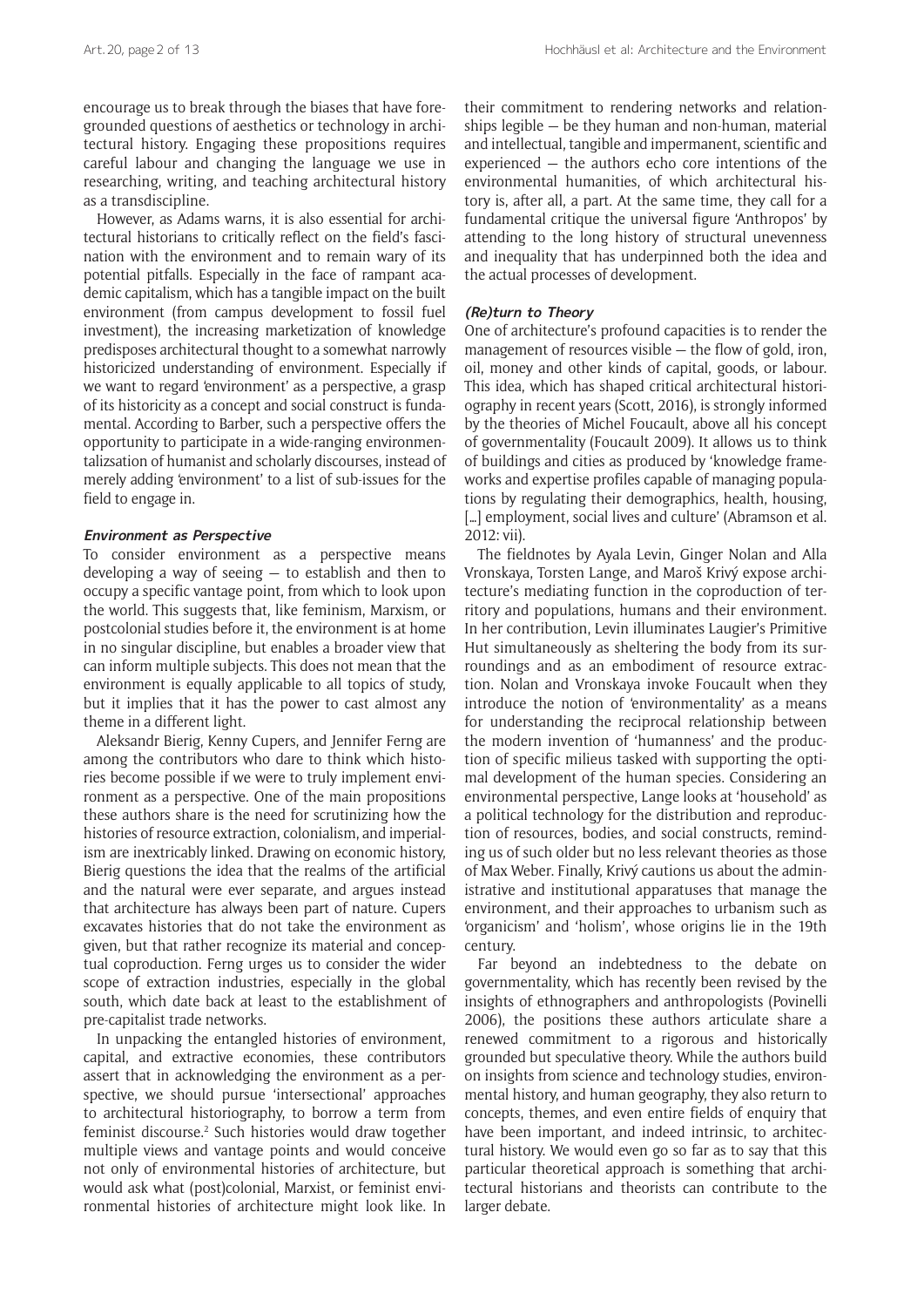### **Architectural Epistemologies of Environment**

Certainly, this current moment of opening up the discipline represents but one instance in a much longer history of architecture's engagement with environmental questions. Throughout the 20th century, a great number of architectural actors — designers, builders, critics, and theorists — have sought to make sense of the complex relationship between humans and the environment when they theorized buildings, technology, landscapes, and territory. In fact, we believe that well-known architectural ideas, especially of the 20th century, anticipated many of the themes outlined above, although they pose specific historical and historiographical problems.

Andres Kurg, Sophie Hochhäusl, and Sabine von Fischer reassess architectural writing and built works from an environmental perspective. Kurg asserts that studying environmental debates among practitioners in the Soviet sphere allows us to account for alterity in global modernization processes, and to recognize environment as a horizon of mutual yet different experience. Significantly, environment operates here simultaneously as a theoretical and a historical concept that is socially and politically constructed. Hochhäusl notes the importance of excavating the political motivations behind social constructions of environment; growth metaphors, she argues, especially when it comes to the writing of 20th-century architects, often masked acts of inscribing economic unevenness and racialized imaginaries into the built environment.

In a sense, these positions speak to the call to historicize the concept of environment within architecture in the face of heightened urgency. With a view towards the work of Reyner Banham, von Fischer proposes that, especially in moments that call for action, we should also perhaps remind ourselves of the 'urgency to wait'. 'Suspending urgency' may turn out to be one of the more effective strategies for operating within, and indeed against, the constraints of capitalism.

#### **Structure and Language**

Finally, a word on the structure and language of these 'Field Notes'. These texts were never conceived as a final commentary but as a provisional record — a snapshot of a moment in an ongoing conversation that also highlights potential avenues for further research.<sup>3</sup> We have thus tried to retain both the heterogeneity and the consensus of the presented ideas. At times, this consensus will appear in the form of repetition, as well as overlapping, parallel, and crossed arguments. Given the rapidly evolving discourse, we have sometimes deliberately resisted the urge to fully synthesize propositions into conclusions. The following texts can be read piece by piece, by theme, across positions, or in full. Needless to say, each one stands on its own merit. Along the way, readers may encounter neologisms, notions of newness, and even buzzwords, all of which point to a shared excitement for the transformational power of the questions at hand. Although there are obvious risks in taking such a position, we believe that there is a beauty in the spirit of 'working something out'. After all, neologisms mean that there is something in the making; repetitions, we hope, imply that something is taking shape.

#### **I. Transdisciplinarity**



**Figure 1:** Victor Olgyay, 'Man as the Central Measure', diagram published in the first edition of Olgyay (1963: 14).

#### **Historical Epistemologies of the Environmental Present**

Ross Exo Adams Iowa State University, USA [readams@iastate.edu](mailto:readams@iastate.edu)

It is easy to imagine a scenario in which, shifting our attention to the concept of 'environment', we architectural historians will transform our field entirely. Exposed to ontologies of ecological science, systems theory, complexity theory, or thermodynamics, the objects of study inherited from the 20th century will be appraised against a shifting horizon of concerns: cities, neighbourhoods and buildings — environments in themselves — will require new tools and categories of assessment; scale will lose its graduated linearity; time will become indistinguishable from form; and contingency will gain its place as perhaps the only force of history that matters. While epistemologies like these are seductive, I remain sceptical about how they may play out in architectural history — not because of the modernist, liberal imaginaries they abandon, but because they imply that we predispose architectural thought with a somewhat narrowly historicized, techno-positivist, and often apolitical understanding of 'environment'.

Indeed, to historicize a concept like environment, it is crucial to question what it means to our thought in the present since it is the present that gives urgency to any particular concept in the first place. Curiously, the pre-19th century etymology of environment suggests deep relations to militaristic strategies, notions of danger, and forms of protection, particularly in relation to city walls meanings that may speak more to our contemporary risk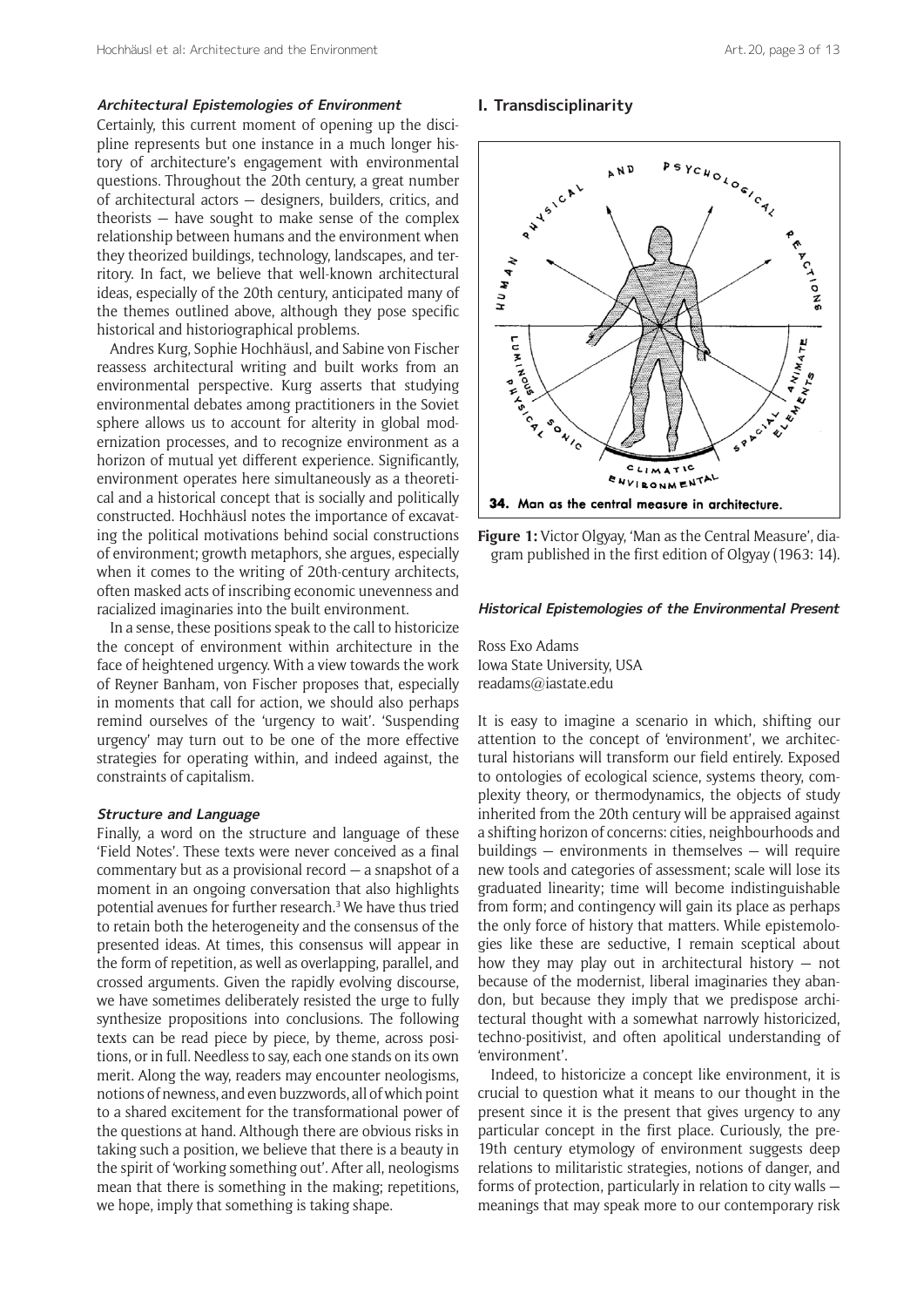society and the neoliberal fixation on securitized urban 'environments', not to mention contemporary militarystrategic thinking, than to the more scientific definition we take as given. While it may be that the 19th century's birth of positive sciences coincided with the onset of industrialization, giving rise to a new human-environment relation, it's certainly not the first time that this relation has been transformed, and it would be a fundamental error to confuse historical interpretation with origination. Instead, we may find that what the 19th century gave visibility to was a conceptual *inflection* of environment whose careful study may open other ways to interrogate this concept in the present.

This is not to deny the methodological and epistemological shifts that have already changed the way architectural history is written vis-à-vis environment. Indeed, these shifts may be registered less in *what* we study than in *how* we frame our research: the fact that not only are we compelled today to write histories examining the forces that produce architecture, but that we also anticipate how these histories contribute to explorations outside our discipline is arguably an outcome of our broader encounter with environment itself and the challenges it poses to 20th-century epistemological frameworks. Given the transdisciplinarity that environmental questions invite, we may do well to see disciplines as intellectual points of departure rather than fixed, bounded realms of 'expert' knowledge. Precisely for this reason, the limitations of building an intellectual edifice around a term understood solely in its relation to modern science may become clear.

#### **The Environmentalization of Architectural History**

Daniel A. Barber University of Pennsylvania, USA [barberda@design.upenn.edu](mailto:barberda@design.upenn.edu)

The promise of reframing architectural historical knowledge in light of environmental pressures solicits an engagement with a number of epochal shifts. It is selfevident that architecture will look differently now that there is wide recognition of the impact of fossil fuels including those burned to manage the air-conditioned interiors of modernism — on the planetary climate and on the future of the species. Narratives and methods of architectural history offer a potent window into the environment as a collection of historical agencies, especially insofar as scholarly engagement with methods and intentions evident in the built environment offer compelling evidence of cultural attempts to understand and shape collective relationships to earth systems. In other words, architecture has long been an essential site of conceiving of and enacting social relationships to the biotic sphere; architectural histories open up compelling opportunities in tracing these relationships and their effects.

The two greatest methodological challenges of the emerging field of the environmental history of architecture are a critical engagement with science and technology and a continued, though revised, approach to architecture as media. Broadly speaking, architectural history has yet to assess the impact of the social construction of technology on its methodological frameworks. Technological innovation, especially around sustainability, is too often framed as triumphant and unequivocal, rather than conditioned, complex, and often fraught with unanticipated consequences. Similarly, the shift in media theory toward a framework of cultural techniques allows for more focused analysis of architectural concepts and ideas as formulating material substrates that elaborate on historically and culturally contingent distinctions between interior and exterior, on visual, material, and conceptual terms. Such histories offer a *longue*-*durée* engagement with buildings as physical, conceptual, and cultural mediators of the environment. The potential here is for architectural history to reframe itself as a site for convening these discussions and exploring their relevance to the ideas, concepts, and figures that drive socioenvironmental change.

Environment and sustainability are ciphers for a number of ideas focused on rethinking relationships between political, cultural, and biotic systems. The discourse of architectural history greatly expands and enriches this discussion by recognizing that all architectural activity has registered, or directly engaged, environmental issues both by professional necessity and as an expression of cultural desire. Architectural history helps substantiate the promise of the emerging framework of the environmental humanities: at stake is not the addition to the canon of a new set of objects but, rather, the integration of knowledge about environmental conditions and their relationship to social collectives. Environmental histories of architecture thus address both the material and the symbolic means through which the field has mediated discussions of cultural change over the past few centuries.

## **Hesitant (Hi)Stories: Whose Environment? Which (Architectural) Imaginations?**

Isabelle Doucet Chalmers University of Technology, Gothenburg, SE [isabelle.doucet@chalmers.se](mailto:isabelle.doucet@chalmers.se)

Radical thinkers of the environment call for challenging what Isabelle Stengers refers to as 'first history' (2015: 19), which is defined as thriving on development and mobilization (of people, nature, and resources) fuelled by economic growth. Stengers asks us to inhabit a new, 'second history' based on the recognition of the unsustainable and damaging character of the first. In Donna Haraway's words, such inhabiting is a matter of 'staying with the trouble', which involves becoming 'truly present' (Hara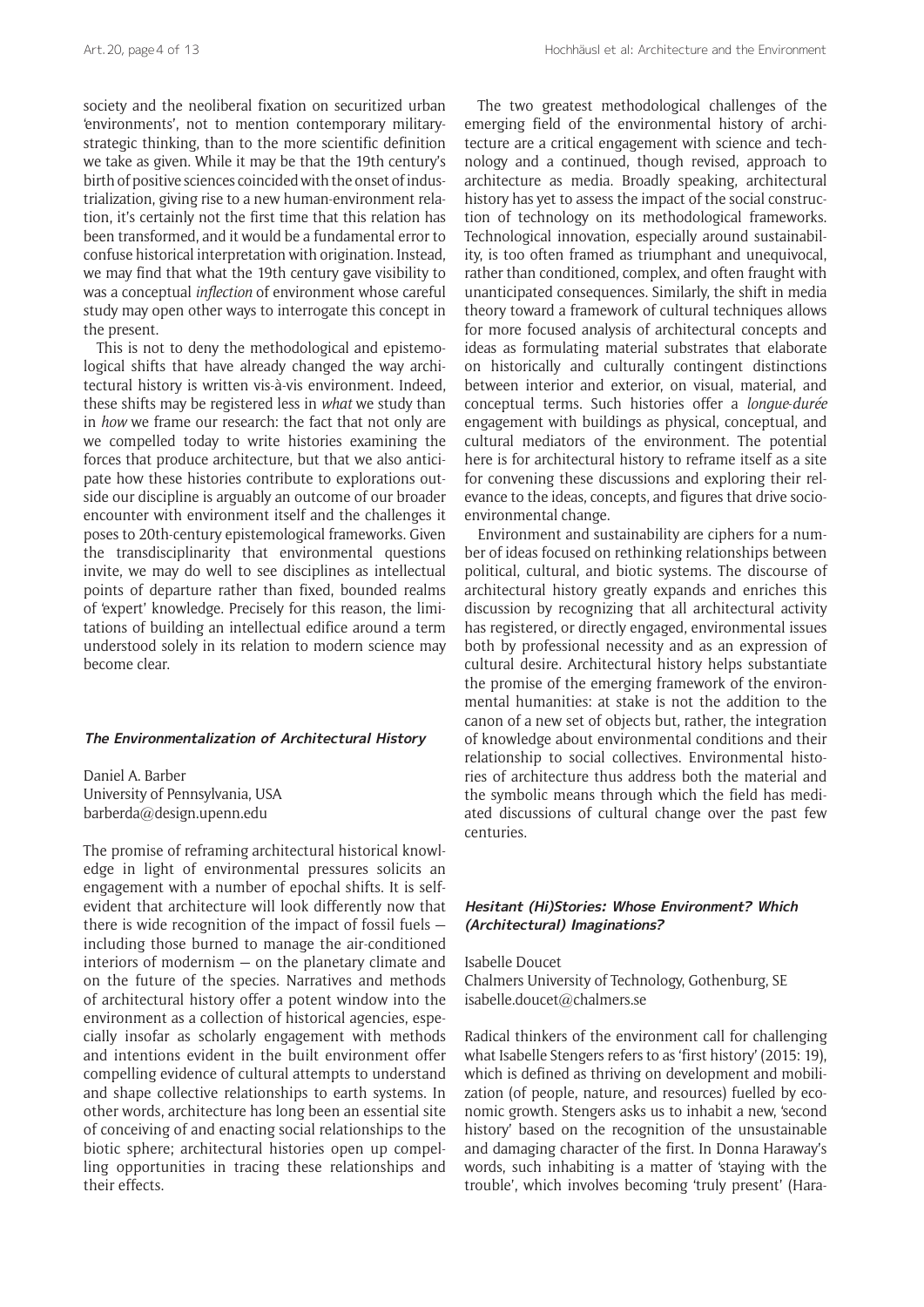way 2016: 1); asking, to paraphrase Stengers, what these ongoing processes oblige us to do (Stengers 2015: 19); and developing other stories than the ones that are promoted through the logic of the 'first history'. The question thus becomes how historians of architecture and the environment can write such (hi)stories that are embodied, responsible, and 'other'. Can historical accounts be 'truly present' at all?

I would argue, albeit tentatively, that architectural historians adopt a privileged position from which they can recall and thus trigger awareness around '(first) histories' of mobilization, justification, and unsustainable decision-making. Historians of architecture — a *projective* discipline and profession — are, moreover, particularly well placed to uncover counter-struggles and counternarratives that have attempted to challenge the seemingly inevitable course of the 'first history'. They can thus reconnect with (hi)stories and (utopian) imaginations that tell alternative stories of living with Gaia; stories that, because they were considered odd, unrealistic, or inconvenient, went unnoticed, or were silenced. But simply writing accounts of such counter-stories is not enough when these remain themselves locked in historiography's epistemological regimes. Are historians, themselves products of 'first history', not to ask anew: What do we look at? What do we include as actors in the history of the environment?

There is thus a need to question the categories, methods, and concepts through which historians are accustomed to think (such as epochs, canons, oeuvres, geographical relevance, and seminal works), and which are possibly still locked in the first history. One way to do such 'category work', as Haraway aptly called it (Gane 2006), is by slowing down, hesitating, and becoming sensitive to that which we inhabit. For historians, hesitation is essential for gaining access to those 'other' stories, stories of resistance and of difference. Architectural historians, by engaging with a projective discipline, are well equipped to challenge the dominance of the 'first' environmental history. In doing so, they contribute to the imagination of other environmental futures. But it requires a laborious, combined, effort: historiographical category work and the painstaking identification and narration of environmental counter-histories.

#### **Architectural History and the Anthropocene**

Kim Förster Canadian Centre for Architecture, CAN [kfoerster@cca.qc.ca](mailto:kfoerster@cca.qc.ca)

In the light of anthropogenic climate change, we might want to reconsider how we narrate (and teach) architectural history as an environmental history. Coming from architectural history, geography, sociology, and cultural studies, I tend to integrate critical concepts of culture and nature, environment and ecology, with institutional critique and the sociology of the profession, to analyze how architecture and the environment have been coproduced. This idea of coproduction raises questions with regard to architectural history's periodization, its turning points, broader discourses, specific cases, etc.

Disciplines such as history, geography, and sociology have put forth critical historiographic viewpoints to reflect upon present-day consequences of developments since the industrial revolution. They did so by linking earth's history to human life and the capitalist mode of production (Chakrabarty 2009); by analyzing the effects of fossil capitalism on urbanization with the shift of power supply from water power to steam engine (Malm 2016); or by highlighting the dependence of ideologies of growth on the availability of cheap energy, resources, labour, food, etc. (Moore 2015). These takes on the Anthropocene, or Capitalocene, 'understood as a system of power, profit and re/production in the web of life' (Moore 2017), barely map out the role architecture has played. It is in the manifold production of the built environment, e.g. the naturalization of obsolescence (Abramson 2016), that society's complex relation to nature shows itself.

Clearly, the energy question is a critical issue, although not the only one, and by analyzing the socio-spatial nature of the environmental problematic, we would first of all historicize shifts in energy base — from wood to coal, to oil and gas, to nuclear — and their relation to architecture, the metropolis, and national territory, in relation to the invention of modern building typologies, materials, techniques, and technologies. Still, these transformations must be seen in broader terms of political economy and colonialism, population growth and food security, biopolitics and geopolitics, limits and depletion, scarcity and austerity, etc.

Moreover, architectural historians should try to approach unanswered questions by exposing spatially fixed regimes of production and consumption, but also by highlighting the effects of pollution and toxicity; or by analyzing the environmental impact of architecture and urbanism, especially with the Great Acceleration in the West, as in the East, since the 1950s, as witnessed in architectural manifestations of petrocultures (Szeman et al. 2017). Finally, we might investigate new geological stratifications on the basis of technofossils, in terms of the building material industry and its reliance on stable, high-energy, at times toxic materials, such as asbestos, concrete, chemicals, metals, or plastics.

The task for architectural history then is to probletamize notions of nature under capitalism at different scales, responding to today's challenges, such as energy transition, sea level rise, and extreme weather events, or even aiming for social and environmental justice, especially in the global south.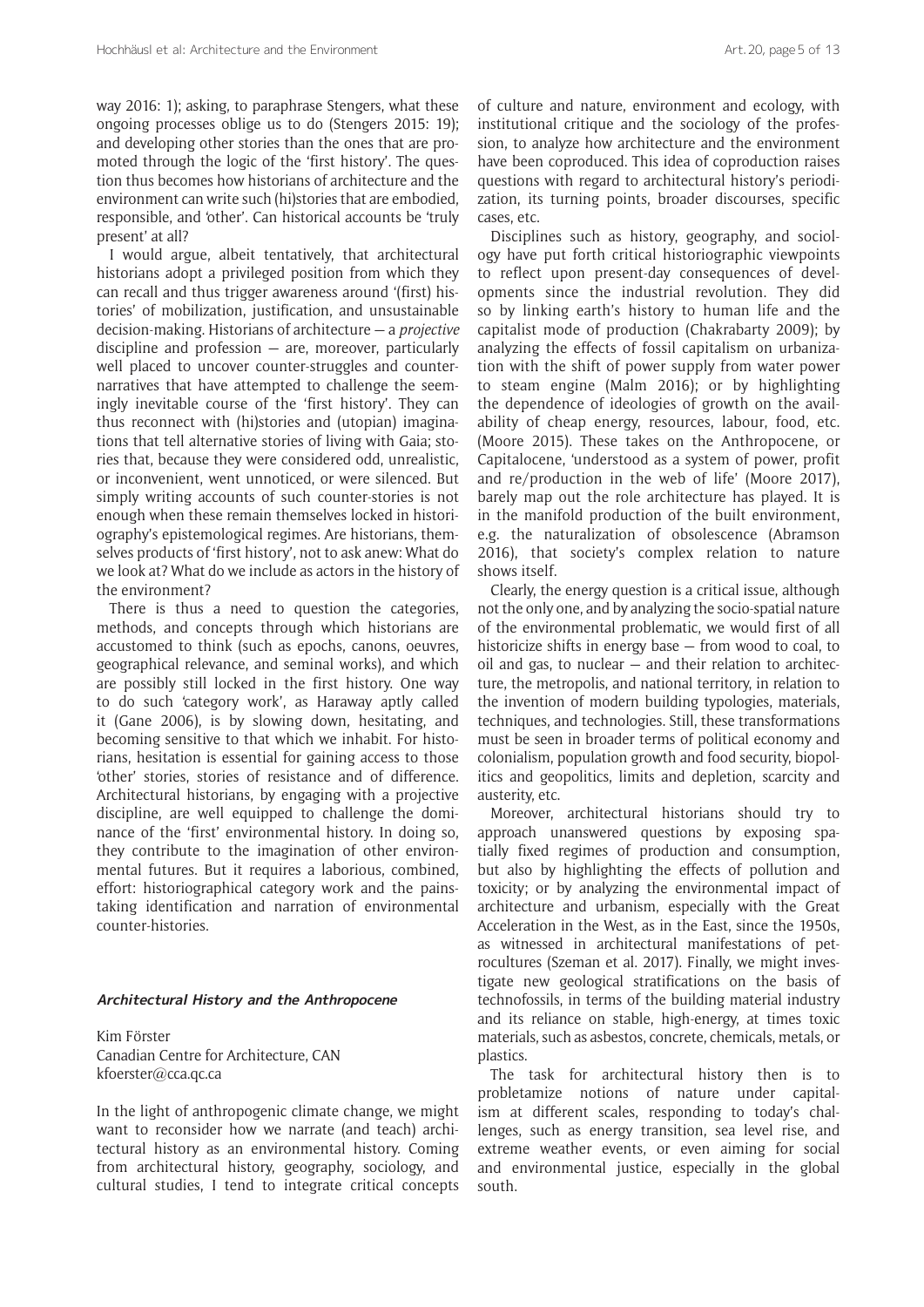## **II. Environment as Perspective**



**Figure 2:** Fields of Tulips, Lisse, The Netherlands. Source: *Welcome to the Anthropocene: The Earth in Our Hands*, 2014–2016, Deutsches Museum and the Rachel Carson Center for Environment and Society, Munich.

#### **Towards a Natural History of the Artificial**

Aleksandr Bierig Harvard University, USA [abierig@g.harvard.edu](mailto:abierig@g.harvard.edu)

It seems clear today that the particular eruptions and expansions of modernity are inseparable from the adoption of fossil fuels. Demographic growth and urbanization, among other accelerations, hinged upon a shift from organic energy (wind, water, photosynthesis) to mineral energy (beginning with coal) that gained momentum around the turn of the 19th century (Wrigley 2010). While the drive toward expanding markets as well as class and colonial expropriation preceded this energy transition, those activities, alongside others, were propelled at ever-greater velocities and scales by a new force — that is, fossil fuels at the disposal of certain human societies.

In broad terms, the changing built environment both reflected and captured motivating sources of energy, as buildings and infrastructure came to express and perpetuate these new fuels. These transitions took hold at different times in different places, and distributions of political, economic, and energetic power remain uneven. Nevertheless, studying the built and planned environment with attention to energy, as many have already begun, provides a way to reassess the very idea of an 'artificial' built environment — a notion which persists in many of the most thoughtful environmental histories. Artefacts of architecture and infrastructure are perhaps the most pervasive evidence of our supposed separation from nature. Consequently, the re-inscription of this seeming artifice within a natural history allows us to reassess this divide and, with it, a central paradox of our present moment: that we have constructed a natural world in the process of fabricating an artificial one (Purdy 2018; Daston 1998).

The work of early modern historians indicates that establishing where or when capitalism began is a predictably blurry business. For instance, Sheilagh Oglivie shows 17th-century Bohemian serfs behaving as 'rational' economic actors (Ogilvie 2001) and Fernand Braudel famously locates the promethean spark of commerce and exchange long before the emergence of modern industry (Braudel 1984). In other words, 'capitalism' is one thing and fossil fuels are another. If their logics have proved complementary (Malm 2016), we should explicate how and why particular combinations of political economy and motive energy have affected the creation and destruction of buildings and infrastructure. While the political and social analysis of architecture remains vital, the history of energy provides an additional framework that illuminates why certain patterns governing the built environment were able to expand, intensify, and proliferate. A long history of the relationship between spatial structures and changing energy regimes might, in turn, provide examples from the past that point toward new ways of considering the present and future.

## **The Environment as Material and Intellectual Production**

Kenny Cupers University of Basel, CH [kenny.cupers@unibas.ch](mailto:kenny.cupers@unibas.ch)

Despite its ubiquity in contemporary discourse, the notion of the environment has yet to be analyzed as a central category of thought in architectural history. Environmental perspectives of both historical and contemporary architecture are currently being put forward, but what is lacking is an analysis of how environmental thinking underlies the very emergence and development of modern architecture. In the course of the 19th century, the professional and disciplinary field of architecture developed in a constellation of environmental ideas and practices, which ranged from natural philosophy and evolutionary biology to settler colonialism and urban reform. To excavate this constellation requires a historical approach that, instead of taking the environment as a given, recognizes both its material and intellectual production.

Our current — North Atlantic — definition of environment, which entered dictionaries in the mid-19th century, emerged at the intersections of modern sciences, such as biology, geography, and anthropology. Yet it was also based on older, deterministic convictions — such as that climate determines race, or miasma bring disease. New science and old conviction were in turn reshaped by practice in at least two different ways: through the practices of colonial expansion, governance, and resistance, and through planning and reform efforts in the rapidly transforming cities and countrysides of the metropole. Such intersections suggest a close relationship between what are usually considered to be separate intellectual traditions: a romantic strand of philosophy focused on the experience of nature and a much more rigorous, instrumental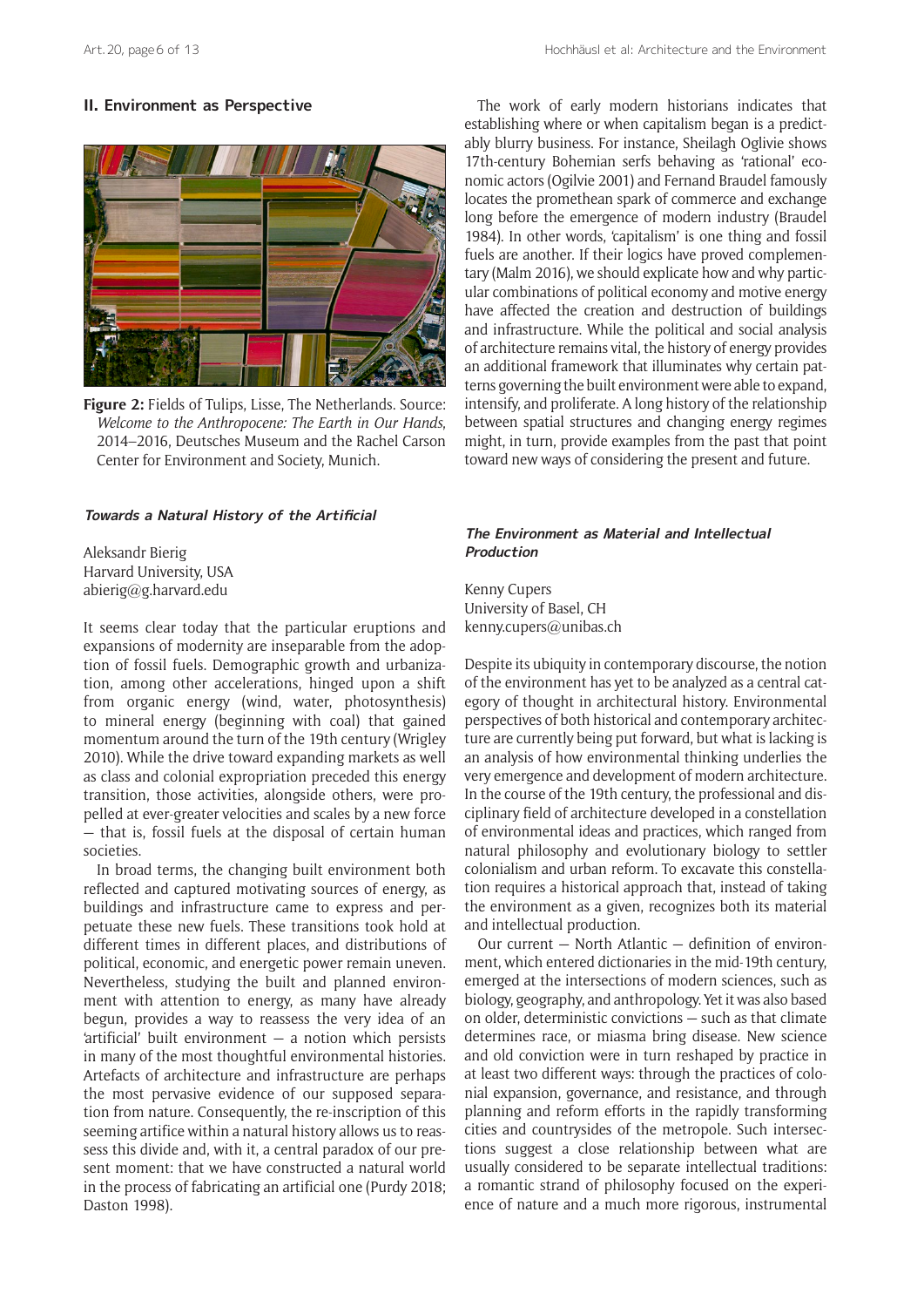belief in the determining influence of the environment on human culture and behaviour.

In light of this relationship, the rise of modernism at the turn of the 20th century might be understood as the reversal of the deterministic relationship between humans and their environment, a reversal in which the environment becomes recognized as being constructed architecturally and humanity itself is increasingly understood as a geographical factor. Such an argument might contribute to our understanding of one of the central paradoxes of modernity, namely that the modern violence towards nature and humanity that pervades much of 20th-century history, including the history of architecture, can be seen as integral to a vitalist worldview that understands humanity as an intrinsic part of nature.

## **(More) Global South, Pre-Capitalist Anthropocenic Milestones**

Jennifer Ferng The University of Sydney, AU [jennifer.ferng@sydney.edu.au](mailto:jennifer.ferng@sydney.edu.au)

The Deutsches Museum and the Rachel Carson Centre for Environment and Society's exhibition *Welcome to the Anthropocene: The Earth in Our Hands* (2014–2016) recently documented what the curators called 'significant milestones', or revolutionary innovations, that have transformed how mankind has altered the natural environment. Their curatorial strategy, which follows Paul Crutzen's definition of the Anthropocene, 'a new geological epoch in which human beings have altered the planet', is organized into the categories of urbanization, mobility, machines, nature, food, and evolution.

The Anthropocene is often either exalted for its technocratic character or condemned as another theoretical trend that has rehearsed the age-old perils of climate change. Drawn in comic-strip form, the coal bucket wheel excavator dating from 1880 shown in the exhibition, for example, is rendered as a glorified mechanical version of a shovel (Möllers 2014; Hamann et al. 2014). The shaft drill, crucial for open-pit mining, is similarly depicted with retractable pneumatic pistons, topped by a poppet head that creates cavities underground. That mankind has been depleting natural resources since the time of the Altamira Cave is not new. If we are to address architecture's engagement with the Anthropocene, I view this exhibition as a pressing call for further critical studies that articulate earlier modes of natural resource extraction that emerged outside of Europe and well before the 19th century.

Originating from Australia, Chile, India, Peru, and South Africa, some of these other environmental histories remain equally pertinent for European precedents and likewise demonstrate how the extraction of mineral resources leads to detrimental effects. The ecological footprint triggered by mining practices has incorporated everything from town settlements, regional churches, roadways, and underground tunnels for transportation. Contemporary mining camps in Australia are even better known as fly-in, fly-out establishments (FIFO) that form temporary housing centres for off-site workers, but they often leave behind permanent infrastructure that goes unused for several decades. In light of projects that identify global practices of mining in Canada and other countries, we must be more cognizant that these exemplars encompass a broader chronological and geographical scope that extends across our shared international empire (Bélanger 2016; Ponte 2016). Thus, the Deutsches Museum's exhibition intimates that there are even more anthropocenic milestones that could be integrated into our collective chronicle about the Earth and its future fate. These objects of the Anthropocene, in fact, represent essential architectural questions that position human interventions as an extension of design and technology. Against ever-expanding global narratives that touch upon colonial and imperial undertakings, the environmental histories from the so-called periphery are no longer limited by access or geography, but only by the selfimposed shortcomings of historiographic interpretation.

## **III. (Re)turn to Theory**



**Figure 3:** 'The Primitive Hut', frontispiece of the second edition of Marc-Antoine Laugier's *Essai sur l'architecture*, 1755. Designed by Charles Eisen.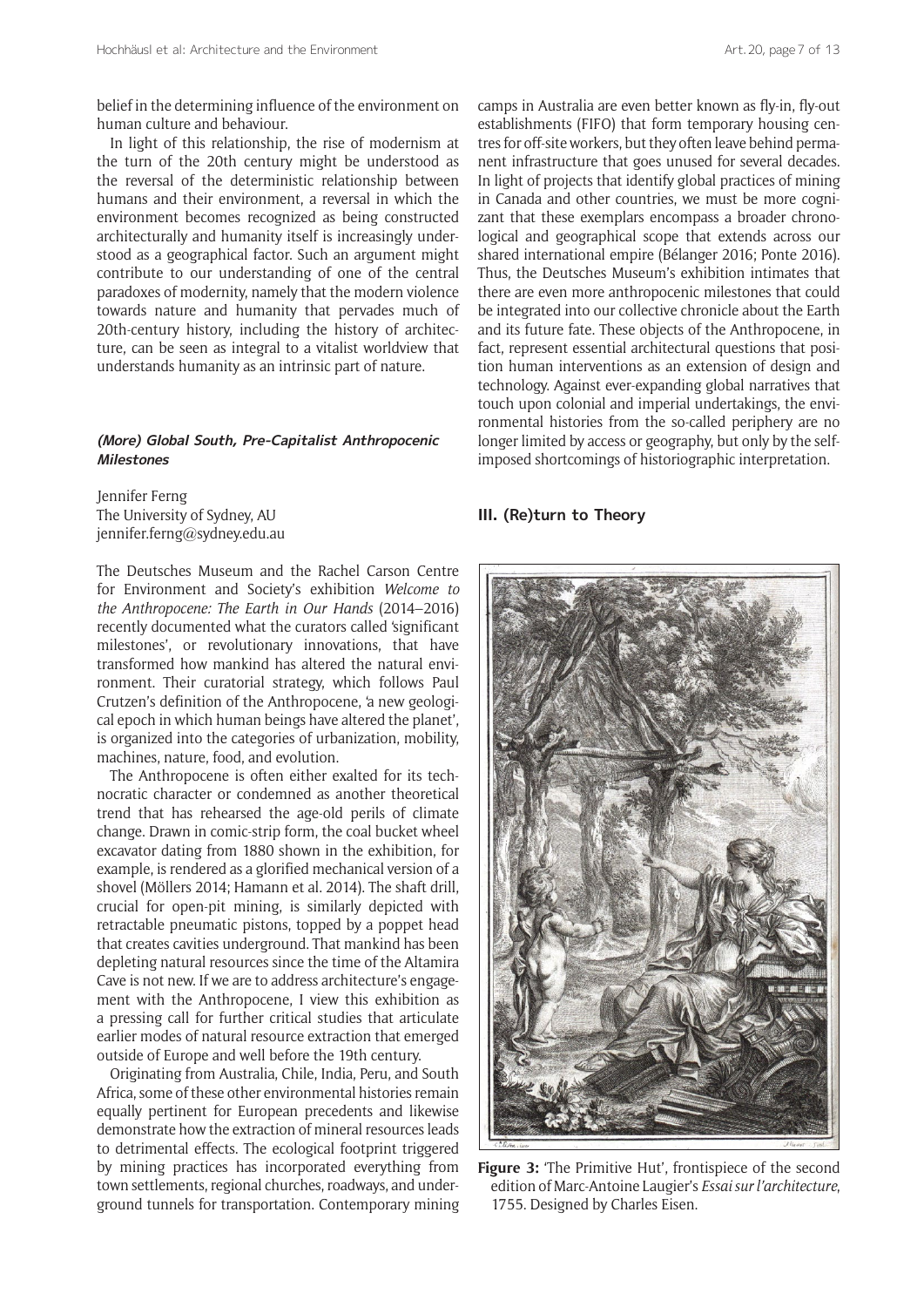## **Urbanism, Organicism, and the History of Environments as Dispositifs**

Maroš Krivý University of Cambridge, UK Estonian Academy of Arts, EE [maros.krivy@artun.ee](mailto:maros.krivy@artun.ee)

What are the pre-histories and conditions of the resurgent neo-organicism of contemporary urbanism? The notion of the built environment, salient to the development of urban planning in the late 19th century, highlighted the irreducibility of the city to architecture. It also anticipated the non-built environment exceeding the merely physical aspect to the urban realm, as testified by ways in which disciplines such as sociology, psychology, ecology, semiotics, and systems theory informed how urbanism was theorized and practised throughout the 20th century. Casting cities as biological organisms was a common thread in these otherwise distinct bodies of knowledge.

Politically, 20th-century urban organicism oscillated between liberal-humanist, fascist, and social democratic positions, informing such typologies as public parks, summer camps, and housing estates, and sanctioning distinct class, national, and racial alliances under the metaphoric guise of the organism. That organic metaphor's history has been replete with disparate meanings: the city as rationally planned and romantically irrational, a cybernetic brain and a calculated (and computed) uncertainty. It has informed a plethora of projects, such as Walter Gropius's 'integrated planning', Bruno Zevi's 'humanist anti-classicism', Jane Jacobs's 'liveable urbanism', Ian McHarg's 'designing with nature', Christopher Alexander's 'timeless way of building', or Michael Batty's digital 'breeding' of urban forms.

We might interrogate tensions between these holistic organicisms and approaches to the urban that are dialectical or otherwise attentive to power, inequalities, and contradictions, such as those of Henri Lefebvre, Manfredo Tafuri, and, more recently, Felicity Scott. Moreover, we might ask what the organicist visions of good, healthy, and well-tempered environments suppressed and concealed. Urbanism can be studied historically as an environmental dispositif, foregrounding physical, institutional, and epistemic aspects of how power operates through environments. While value judgements are inherent to the discourse on environment, the disparate criteria (efficiency, ethics, aesthetics) that underpin those judgements are rarely explicated as such. Urbanism practised as environmental improvement routinely obfuscates its broader socio-political contexts and ramifications. Where environmental critique registers contradictions of human action (urbanization, and more recently the Anthropocene), those contradictions are routinely resolved at an imaginary level (moralizing discourses that lead to aestheticized enclaves), thus further intensifying rather than restraining capitalist development.

A history of the uneasy relationship between urban 'environmentalism' and capitalism could extend beyond Michel Foucault's well-known investigation of

neoliberalism as an environmental intervention (Foucault 2008). The late 19th-century argument that poor sanitary environments determined working class vice justified slum-clearance as well as the social democratic compromise around urban planning. Sustainability, born out of the critique of Fordism, informed the 'greenwashed' architecture of LEED certificates. And in the recent resilient urbanism, the very notion of politics has been 'environmentalized': the spectre of organicism has returned under the amorphous, emergent, and viridescent guises of parametricism, data-behaviourism, and smart cities. The history of environments-as-dispositifs would illuminate social contradictions and political conflicts intrinsic to (neo)organicism's many faces.

## **Other Home Stories: Troubling the Anthropocenic Household**

Torsten Lange ETH Zurich, CH [torsten.lange@gta.arch.ethz.ch](mailto:torsten.lange@gta.arch.ethz.ch)

'Environmental behaviour and change begin at home', we are frequently told. It might be easy to dismiss such statements as mere platitudes, as modern-day mantras so characteristic of neoliberalism's obsession with the individual rather than the structural. Yet what does the imperative for living sustainable and ethical lives, for maintaining both one's own and, by extension, our global household mean when approached from the perspective of architectural history and the environmental humanities? How can historical work help to politicize, again, the home? What conceptual and material practices of dwelling underpin contemporary ways of living in the global north? What are the specific disciplinary as well as broader cultural histories, and what the corresponding geographies, of 'being at home' in the Anthropocene? And what kind of subject dwells there: Anthropos, the exceptionalist human being?

Home and the concept of dwelling have traditionally been cast in opposition to capitalist modernity and the world of production characterized by instrumental rationality and calculative thinking. Rejecting this 19th-century split between private and public spheres, material feminists in particular have argued that the home, rather than being separated from the outside world, is in fact entangled with it through a dense web of social, economic, political, and other relations. Moreover, industrial and technological developments as well as new social structures have reshaped the modern home over the course of the past one hundred and fifty or so years.

To take seriously the questions above, it is necessary to 'trouble' (Haraway 2016) taken-for-granted understandings of home as they persist in our current era of environmental crisis, and to take a fresh look at the thick materialities and entangled practices of living across different historic periods and geographies. This would foster a reading of ecology that recognizes its etymological meaning as comprised of *oikos* (household), *logos* (discourse), and *nomos*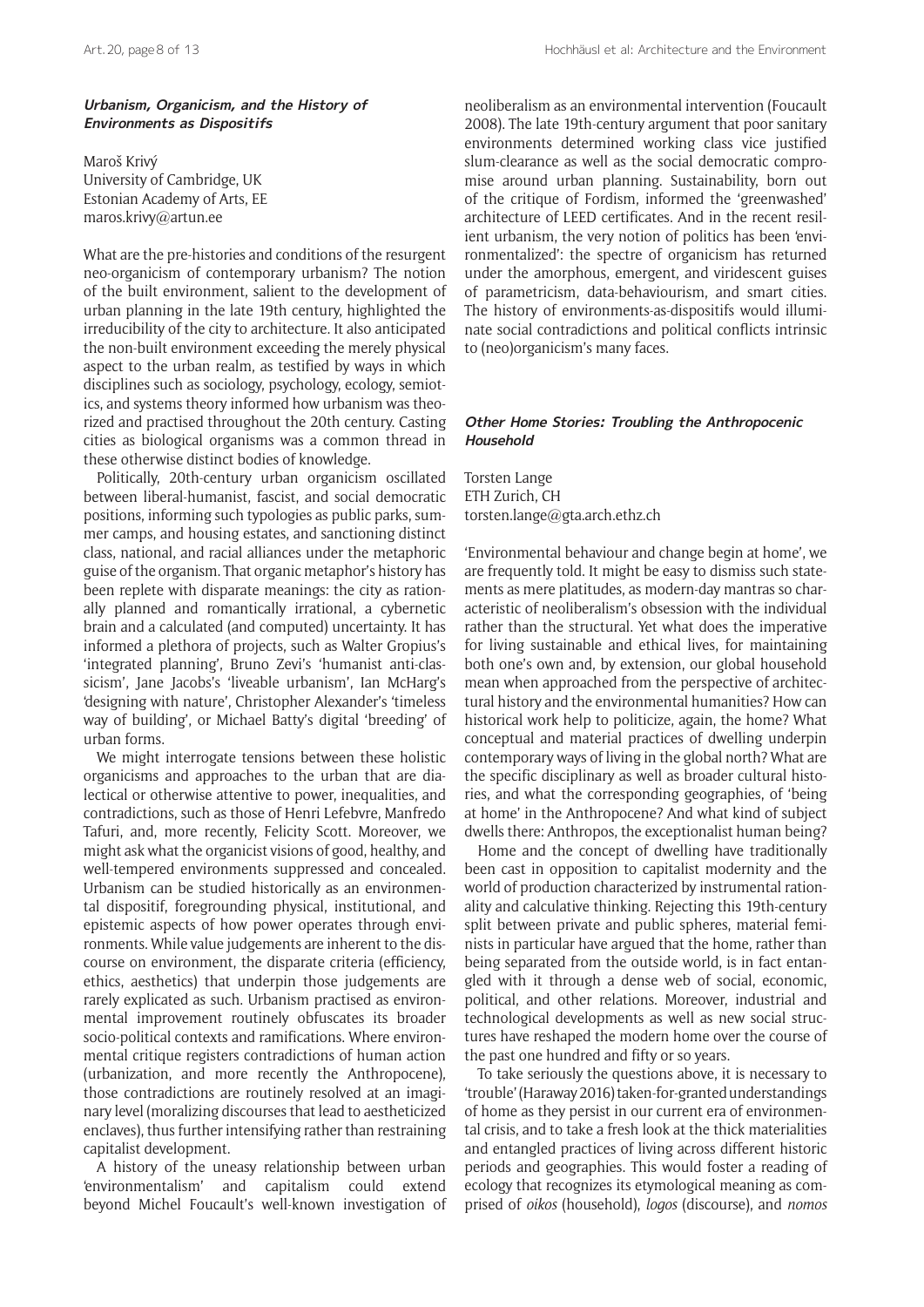(management) (Williams 1983: 110–11). Building on the work of Max Weber (Weber 1978), we might not only want to interrogate the politics of managing such households communally and bureaucratically. But we might also want to reactivate the notion of dwelling as 'to cherish and protect, to preserve and care for' (Heidegger 1997: 96), beyond romantic contempt for worldly things. In addition, we should critically engage science and technology as well as political and economic concerns.

#### **Man, Nature, and the Question of Resources**

Ayala Levin Northwestern University, USA [ayala.levin@northwestern.edu](mailto:ayala.levin@northwestern.edu)

Like the sub-discipline of human geography, architecture operates at the intersection of, for example, economy, culture, landscape, and climate. Architecture, however, is unique in its capacity to physically intervene in these interrelationships. If architecture can be narrated in terms of its mediating role between man and nature, what are the specific forms this mediation took in different historical periods? What notions of man and nature underlay this mediation? And how, in turn, has this mediation redefined both man and nature reciprocally? This interrogation lies at the heart of the debates over humanism and posthumanism, or in other words, the question of human agency in the age of the Anthropocene. The visualization techniques — drawings and diagrams — employed in architectural design can offer a lens through which to probe the epistemological frameworks at work in the construction of built environments, and their respective human subjects, in various historical moments and at different scales.

In the modern Western imagination, as exemplified in Marc-Antoine Laugier's 'Primitive Hut', architecture's basic function is to provide shelter from the elements. First, this foundational hypothesis calls for a comparative analysis of the different 'sheltering' functions architecture provided in various historical moments and in different regions, Western and non-Western. Such an analysis will include questions about the identity of the subjects or things in need of (or having the right to) shelter; what or whom they need sheltering from; and to what ends. Second, the preventive charge of the term 'shelter' obscures architecture's role in the conquest of nature via the exploitation of its resources. In Laugier's tale, the environment is a hazard (sun and storms) that humans need protecting from and that at the same time provides the resources (trees) to do so. It is the act of architectural design that defines one as a problem and the other as the solution. I therefore suggest that in order to fully account for architecture's mediating role in the construction of the environment  $-$  i.e., its role in defining natural elements as hazards or resources — we need to study it as a political-aesthetic apparatus for the identification, ordering, and management of resources.

## **Building the Ineffable: Human-ness and the Reification of Environmentality**

Ginger Nolan University of Southern California, USA [vgnolan@usc.edu](mailto:vgnolan@usc.edu)

Alla Vronskaya Illinois Institute of Technology, USA [avronskaya@iit.edu](mailto:avronskaya@iit.edu)

Seemingly apparent and palpable, the category of the environment is nevertheless elusive. While the environment could be said to comprise everything under the sun, it does not exist as a precise, definable object of enquiry delimited by either spatial or categorical boundaries. Although the environment has long been invoked in the interests of architecture's own disciplinary self-legitimization, most notably in discourses of climate and sustainability, what remains less examined is how architecture has mediated between the omnipresence and non-existence of the environment. In translating abstractions into built form, architecture performs the work of reification. It thus works toward concretizing and circumscribing a complexity — the environment — that would otherwise remain ineffable. It does so through recourse to another ineffable complexity: 'the human'.

The epistemic emergence of environmentality  $-$  that is, the emergence of the environment as a *rubric* through which the world is comprehended  $-$  is inseparable from the emergence of humanness (and vice versa). Both derive largely from Darwinist discourse, which postulates that biological species evolve in response to their natural milieu. As humanity was reconceptualized as a species within the animal kingdom, the question arose: What sort of environment would best suit particular social groups, races, and genders of human beings, encouraging their optimal performance, survival, and even evolution? The environment was thus conceived as a climatic, biological, psychological, and perceptory milieu, whether at the scale of natural ecosystems or at the scale of such man-made environments as architectural enclosures, laboratories, and the virtual spaces of audio-visual media. Reciprocally, the human appeared as the semiotic and psychological subject requiring the existence of such a thing as the environment. The entwined constructs of the human and the environment thus appeared at the nexus of scientific objectivity and cognitive subjectivity.

For much of the 20th century, architects' interest in the environment was directed not so much toward analyzing the environment *per se*, but rather toward defining the human: its ambit, biological structures, proclivities, cognitive aptitudes, and how these could be better governed by environmental design. An assessment of this history helps not only to understand the heuristics used by architecture in reifying the environment, but also to expose the epistemic underpinnings tacitly supporting 'the environment' that are constantly produced by architecture and architectural discourse. It was through the alembic of architectural thought that the environment could be distilled into something recognizable as *the human*, while the human could be rendered as environmental.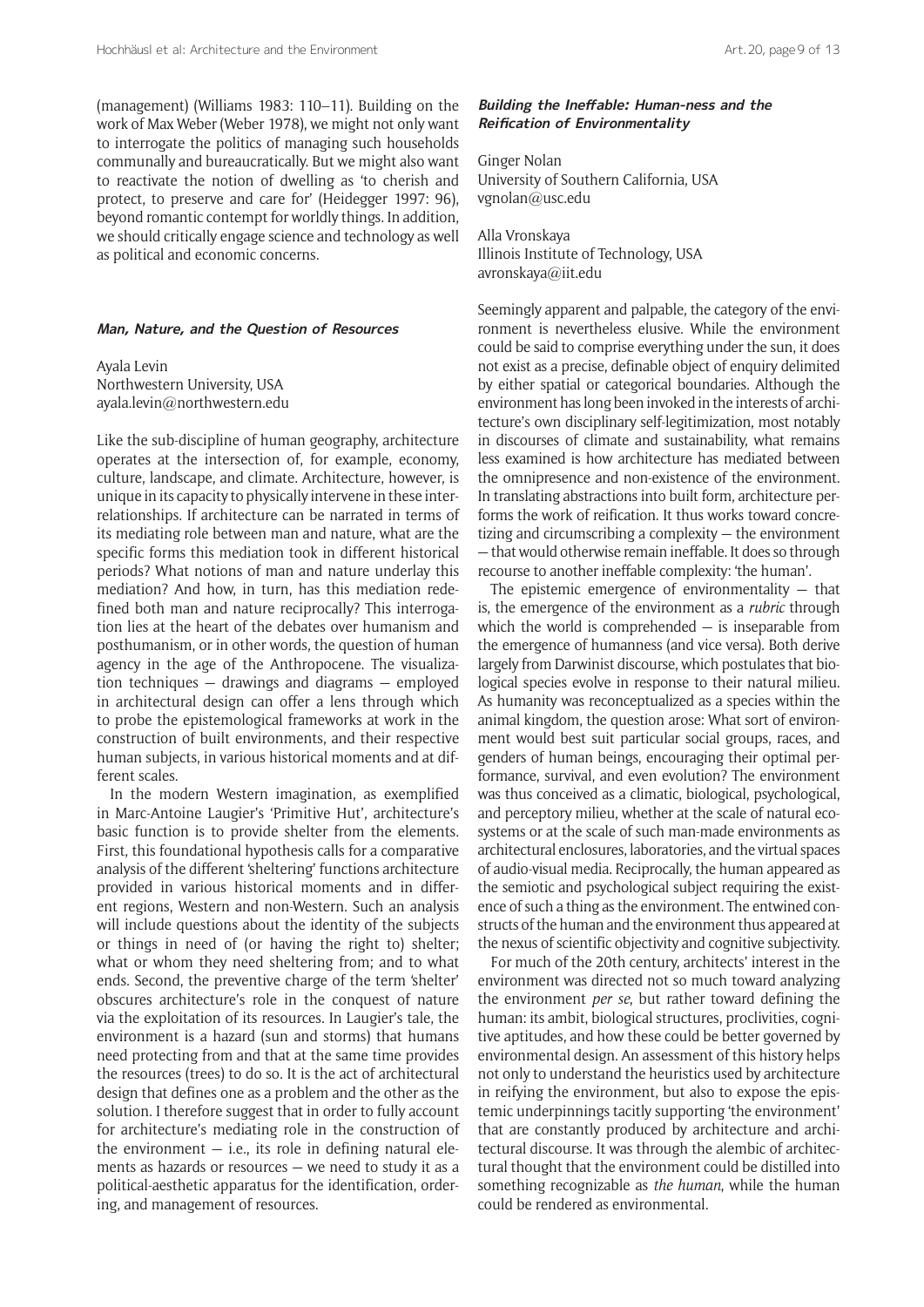## **IV. Architectural Epistemologies of Environment**



**Figure 4:** 'The New Surrounding Environment'. Cover of *L'Architecture d'aujourd'hui/Sovremennaya Arhitektura*, of 1969, when the French journal was published in both French and Russian.

## **The Environment Is Social, Is Political: About Core Houses and Envirotechnical Regimes**

Sophie Hochhäusl University of Pennsylvania, USA [hochhaus@design.upenn.edu](mailto:hochhaus@design.upenn.edu)

In his 1930 essay 'Was ist Modern?' the Austrian designer Josef Frank posited that modern life was characterized by diversity, heterogeneity, and above all change over time, and that architecture, too, had to account for these qualities (1930: 133–35). In the 1920s, in a related effort to plan for change, a group of architects set out to design modern houses that would grow into their surroundings over the years. The proposed architecture aimed at adapting human habitation to the environment, and designers referred to their ideas as *core houses*, *growing houses*, or even *natural architecture*.

I came to the study of the environment through these architectural projects and, later, through the texts of scholars in science and technology studies (STS). While these two fields of enquiry seem to be distinct, they also share important concerns and insights that are relevant to the present discussion on the environment. Among major

concepts in contemporary STS scholarship, the idea of *envirotechnical landscapes* seems critical for architectural discourse, since it theorizes designers' long-held fascination with 'physical hybrids of ecological and technological systems' (Pritchard 2010: 13). Highlighting the fact that such landscapes are socially constructed and therefore political, STS scholar Sara Pritchard reminds us that *envirotechnical regimes* — bureaucratic and civic forms of power — administer, alter, and potentially resist the expansion and shaping of envirotechnical landscapes.

As architectural historians turn to the environment, this concept of *envirotechnical regimes* is critical, so as not to overlook the exclusionary and racialized histories that underpin some of the writings and projects of 20thcentury architects about discussions of land, landscape, and particularly the ground. While the idea of constructing homes as core houses, for example, allowed residents to build homes in phases over time, thus expanding the scope of their material and economic possibilities, natural architecture — while based on a similar premise — aimed at connecting inhabitants through common agricultural labour to the ground. While the former tried to account for change and multiplicity in modern life, the latter, diametrically opposed to it, advanced racialized biological narratives through the construction of housing landscapes.

In embracing 'environment' as a perspective, therefore, more histories that elucidate *regimes of power* are needed. Such an endeavour would necessitate taking to heart the STS mandate of further uncovering how social inequalities are historically produced through the construction of buildings, cities, and landscapes. It might imply a political re-interrogation of our discipline's tropes and terms, allowing us to address unresolved themes, such as processes of marginalization and how they become material through design and construction. But it could also shed light on more hopeful narratives, such as those envisioned by Frank, that illuminate the heterogeneous multiplicities and agencies that also characterize modernity.

## **Environment and Modernization under State Socialism**

Andres Kurg Estonian Academy of Arts, EE [andres.kurg@artun.ee](mailto:andres.kurg@artun.ee)

The recent study of the history and culture of the late Soviet period has been characterized by a move away from the previously perceived exceptionality of the communist bloc towards both analyzing the connections between the Cold War adversaries and viewing the Soviet Union as equally 'complicit' in the modernization processes of the post-war decades. Environment is one of the terms that allows us to study the unfolding of these modernization processes in a more nuanced way, against the previously dominant approach, while at the same time acting as a historical and theoretical concept.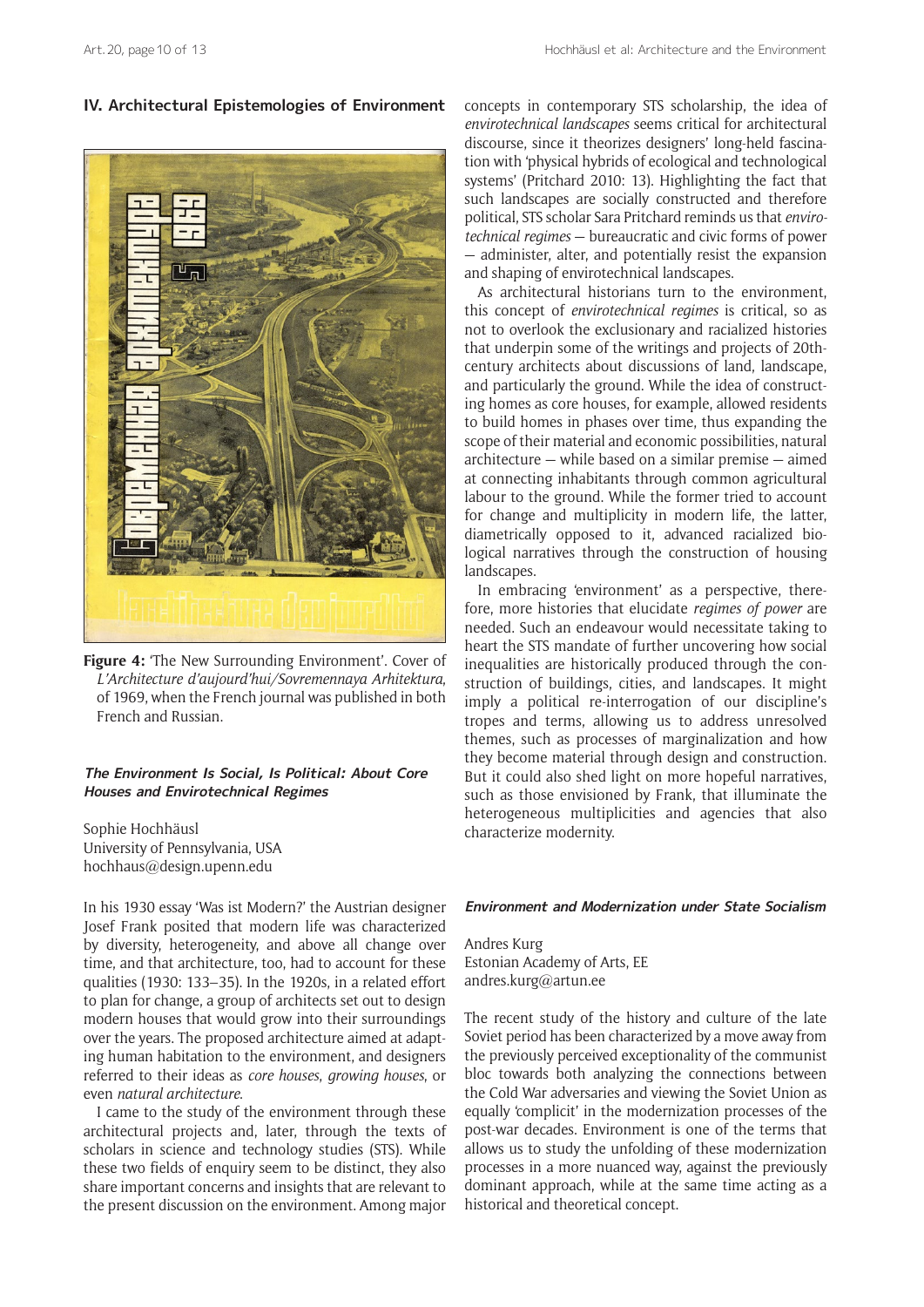From a historical perspective, we can follow the ways in which the professional and public discourse about environment became 'visible' in the Soviet Union from the 1960s onward.

In architecture, the parallel French and Russian edition of *l'Architecture d'aujourd'hui/Sovremennaya arhitektura* devoted its 1969 issue to the 'New Environment'. In striking photographs, the issue demonstrated vast changes modernization had left on the landscape; it thus introduced environment's relevance for predominantly objectcentred architectural discourse. Official Soviet doctrine, however, saw these criticisms as the work of pessimistic bourgeois theorists who denied socialist control over all spheres of life, including the biosphere, which involved the adaptation of nature to satisfy man's needs. In other fields, discourse about the environment was fuelled by translations of critical Western authors, such as the 1974 translation of *The Closing Circle: Nature, Man and Technology*, by Barry Commoner. This book introduced the concept of the ecosphere to the Soviet public and analyzed the environment as a system where 'everything is connected to everything else', which consequently spurred active polemics in environmental psychology (Commoner 1974). According to the Soviet view, the task of architecture and design was to provide a 'harmonious objective world', leading to the formation of the 'objective environment in the interests of the creative needs of the human being' (RGAE f. 9480/9/2026). The official answer to environmental deterioration thus lay in comprehensive planning, in controlling not only production, but also consumption and human needs.

New research on the theories of the environment in the Soviet context could, however, attempt a leap beyond the analysis of the official rhetoric or of the transfer from West to East. Taking such an approach would be a way of accounting for the different global modernization processes in the socialist bloc. These differences were mediated, among other things, by the collective ownership of land and organization of production, collective and state farming, the particular version of the consumer society the 'underproduction of use-value', to use the words of Ernest Mandel (Mandel 1962) — and the domination of the military-industrial complex. Critical histories of this kind, which go beyond the exoticization of the socialist environment as either shabby or cool, or beyond declarations of this environment's abnormality or extraordinariness, would be highly welcome.

## **Suspending Urgency**

Sabine von Fischer ETH Zurich, CH [svfischer@arch-agent.org](mailto:svfischer@arch-agent.org)

With green policy, energy research, and sustainable design topping the charts of funded research in architecture and engineering, the urgency of environmental issues is hardly in question. For architectural historians, the challenge reaches further than green-washing formerly environmentally oblivious narratives. Designating the environment as an object of study does not mean that we must react to the eco-frenzy of the present. On the contrary, it allows us to slow down. If we conceive of architectural history as a history of the built environment (rather than as just a history of buildings as objects), then we can more easily see that we must look deeper, rather than plunging in to frantic problem-solving at the risk of causing new problems. 'Il est urgent d'attendre' — it is urgent to wait — a Red Cross associate with decades of experience in disaster relief told me in 2005, when teaching our group of potential future water and sanitation engineers.

Not every historian's life, however, was timed for waiting. The most tragic fate in this sense afflicted Reyner Banham, who in 1984 revised and amended his 1969 *The Architecture of the Well-Tempered Environment*. After the oil crisis of the 1970s, he anticipated that his new thirteenth chapter on passive solar gain would rescue his technologically driven logic and bring it into a third industrial age. In his revised portrayal of the well-tempered environment, solar energy would eventually replace fossil fuels, the abundance of which he previously had taken for granted. This attempt to revise his perception of modern architecture as based on the management, and to a lesser degree the consumption, of energy coincided in the 1970s with the growth in society of an environmental conscience. Had he lived and waited until the 1990s, he could have written a post-oil-crisis narrative of solar gain that would not only incorporate the window as a solar device but would also involve other procedures and processes in society at large. Despite his hapless timing, Banham nevertheless provides a role model for any historian making an effort to formulate possible solutions because of his enthusiasm for new technologies and, even more importantly, by his engagement with the everyday world.

Methodologically, disaster relief and architectural history share the challenge of operating on varying scales. Large problems are tackled with small tools: pipes, tents, and water tanks that need to be installed; essays and ideas with words and images that need to be contextualized. Both fields are confronted with vast questions of long-lasting consequence, while the range of momentary action is limited. Both must go beyond formal appearances and address real problems in terms of processes, systems, and scenarios. This involves methods other than the monographic study of distinct buildings — methods that can encompass larger geographic regions and timeframes. The specificity of our present-day engagement with the environment seems to lie in the unprecedented tensions of scale. In the midst of resolutions to act, we can remind scholars of the urgent need to wait.

## **Notes**

<sup>1</sup> The etymological and conceptual origins of the term 'Anthropocene' remain a matter of dispute. Nevertheless, the Dutch atmospheric scientist Paul J. Crutzen, alongside biologist Eugene F. Stoermer, is usually credited with having formally coined the term, despite himself pointing to a longer history of ideas that stretches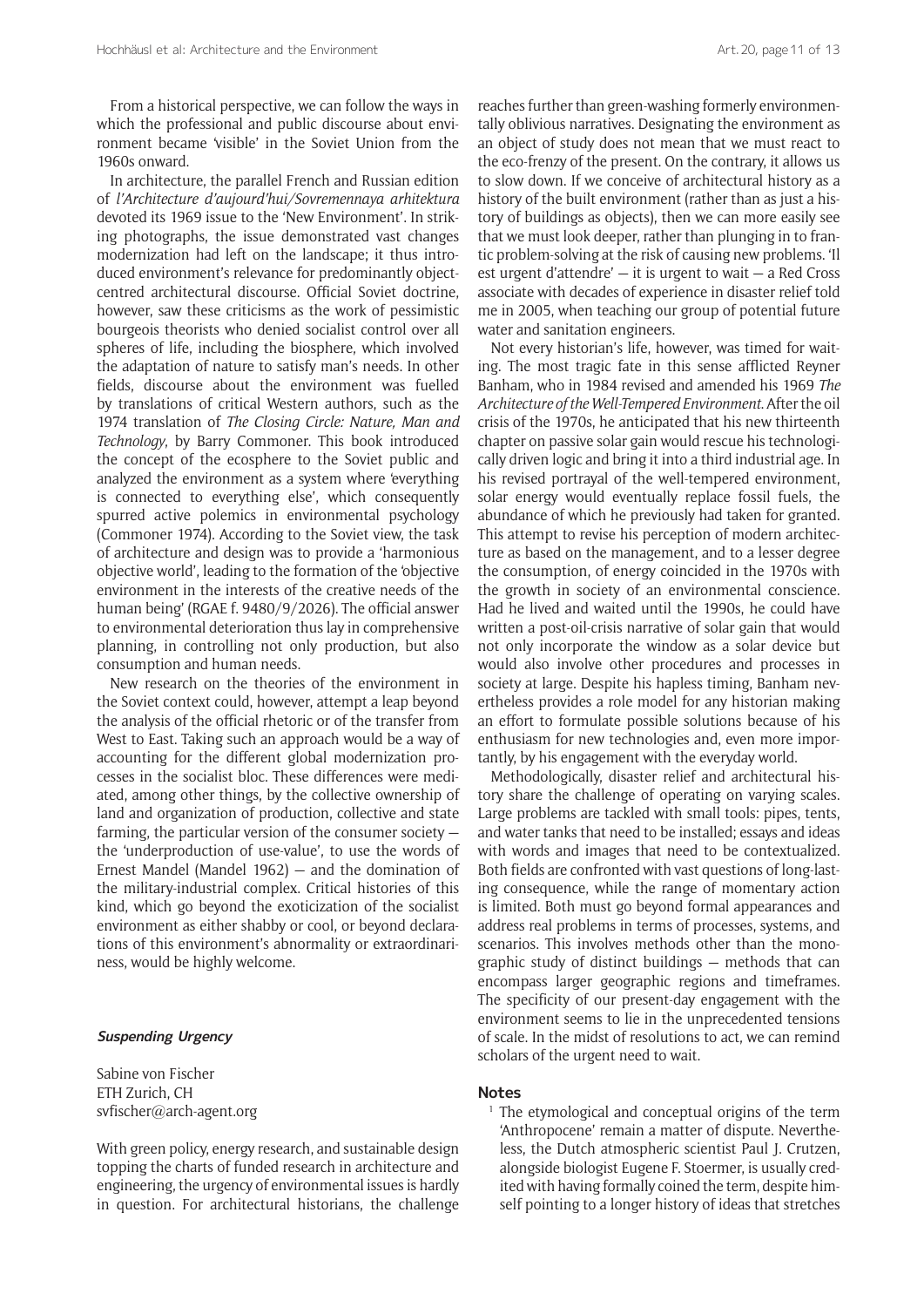back to the late 19th century, e.g., to Italian geologist Antonio Stoppani's 'anthropozoic era' (Crutzen 2002: 23). While scientific approaches continue to dominate discourse on the Anthropocene, there has been increasing engagement with the concept beyond the scientific community, and within the arts and humanities in particular (Davies & Turpin 2014; Turpin 2014). Not only has the term come under scrutiny from contemporary theorists such as Donna Haraway, for whom the concept of 'Anthropos' as chief agent is both inappropriate, due to its universalizing tendency, and unhelpful for conceiving ways out of the current predicament. Instead, she and others advocate rigorous, critical, as well as creative speculative modes of thinking beyond the traditional humanist paradigm to account for complex multi-species and non-human entanglements (Haraway 2016; Stengers 2015). There have also been calls for appropriating the term as a common, transdisciplinary 'project' that might challenge us to think and act differently in the world, as for example in 'The Anthropocene Project' at Berlin's Haus der Kulturen der Welt, initiated in 2013 (Renn & Scherer 2015).

- <sup>2</sup> The term 'intersectionality' was coined in the late 1980s by the American critical race scholar and activist Kimberlé Williams Crenshaw (Crenshaw 1989).
- It is important here to mention the many other initiatives that have emerged in recent years, parallel and in relation to our own: Jennifer Ferng organized 'Mining the Environment: History and Aftermath' for the Society of Architectural Historians Australia and New Zealand (SAHANZ) in 2016, and, together with Lauren Jacobi, is co-chair of the forthcoming session 'Land, Air, Sea: Environment in the Early Modern Period' at the Annual Meeting of the Society of Architectural Historians in 2019. In 2017, Maroš Krivý organized the symposium 'Architectures, Natures and Data: The Politics of Environments' at the Estonian Academy of Arts in Tallinn. Daniel Barber conducts an ongoing project called 'Environmental Histories of Architecture', and he organized the symposium 'Structural Instabilities' at the University of Pennsylvania in 2018. And Kim Förster is curator of the Multidisciplinary Research Project 'Architecture and/for the Environment', funded by The Andrew W. Mellon Foundation at the Canadian Centre for Architecture (CCA) in Montreal, 2017–2019, to which Daniel Barber, Aleksandr Bierig, and Isabelle Doucet have contributed, among others.

## **Acknowledgements**

These Field Notes have been initiated, edited, and introduced by Sophie Hochhäusl and Torsten Lange. We thank all the contributing authors of this article for their work and their patience throughout the entire production process.

## **Competing Interests**

The authors have no competing interests to declare.

**References**

- **Abramson, DM, Dutta, A, Hyde, T** and **Massey, J.** for Aggregate. 2012. Introduction. In: *Governing by Design: Architecture, Economy, and Politics in the Twentieth Century*. Pittsburgh, PA: University of Pittsburgh Press.
- **Bélanger, P** and **Lister, NM.** 2016. *Extraction* [Exhibition]. Venice Architecture Biennale. June–November 2016. Available at: [https://artsandculture.google.com/](https://artsandculture.google.com/exhibit/ZQLySL6ghNalIg) [exhibit/ZQLySL6ghNalIg](https://artsandculture.google.com/exhibit/ZQLySL6ghNalIg) (Accessed: 8 December 2018).
- **Commoner, B.** 1974. *Zamykayushi'sya krug: priroda, chelovek, tehnologiya*. Leningrad: Gidrometeoizdat.
- **Crenshaw, KW.** 1989. 'Demarginalizing the Intersection of Race and Sex: A Black Feminist Critique of Antidiscrimination Doctrine, Feminist Theory and Antiracist Politics'. *University of Chicago Legal Forum, special issue: Feminism in the Law: Theory, Practice and Criticism*, 139–168.
- **Crutzen, PJ.** 2002. 'Geology of Mankind'. *Nature*, 415: 23. DOI:<https://doi.org/10.1038/415023a>
- **da Costa Meyer, E.** 2016. 'Architectural History in the Anthropocene: Towards Methodology'. *The Journal of Architecture*, 21(8): 1203–25. DOI: [https://doi.org/10.](https://doi.org/10.1080/13602365.2016.1254270) [1080/13602365.2016.1254270](https://doi.org/10.1080/13602365.2016.1254270)
- **Daston, L.** 1998. 'The Nature of Nature in Early Modern Europe'. *Configurations*, 6(2): 149–72. DOI: [https://](https://doi.org/10.1353/con.1998.0014) [doi.org/10.1353/con.1998.0014](https://doi.org/10.1353/con.1998.0014)
- **Davies, H** and **Turpin, E.** (eds.) 2014. *Art in the Anthropocene: Encounters among Aesthetics, Politics, Environments, and Epistemologies*. London: Open Humanities Press.
- **Foucault, M.** 2008, *The Birth of Biopolitics: Lectures at the Collège de France, 1978–79*. Basingstoke: Palgrave Macmillan.
- **Foucault, M.** 2009. *Security, Territory, Population: Lectures at the Collège De France, 1977–1978*. London: Palgrave Macmillan.
- **Frank, J.** 1930. 'Was ist Modern?' *Die Form*, 7: 399–406.
- **Gane, N.** 2006. 'When We Have Never Been Human, What Is to Be Done? Interview with Donna Haraway'. *Theory Culture & Society*, 23(7–8): 135–58. DOI: [https://doi.](https://doi.org/10.1177/0263276406069228) [org/10.1177/0263276406069228](https://doi.org/10.1177/0263276406069228)
- **Hamann, A, Leinfelder, R, Trischler, H** and **Wagenbreth, H.** (eds.) 2014. *Anthropozän — 30 Meilensteine auf dem Weg in ein neues Erdzeitalter. Eine Comic-Anthologie*. Munich: Deutsches Museum.
- **Haraway, D.** 2016. *Staying with the Trouble, Making Kin in the Chthulucene*. Durham and London: Duke University Press. DOI:<https://doi.org/10.1215/9780822373780>
- **Heidegger, M.** 1997. 'Building, Dwelling, Thinking'. In: Leach, N (ed.), *Rethinking Architecture: A reader in cultural theory*, 94–119. London: Routledge.
- **Malm, A.** 2016. *Fossil Capital: The Rise of Steam-Power and the Roots of Global Warming*. London and Brooklyn, NY: Verso.
- **Mandel, E.** 1962. *Marxist Economic Theory*. Trans. by Brian Pierce. London: Merlin Press.
- **Möllers, N.** 2014. *Welcome to the Anthropocene: The Earth in Our Hands* [Exhibition]. Rachel Carson Center and Deutsches Museum, Munich. 2014–2016. Available at: [http://www.](http://www.environmentandsociety.org/exhibitions/anthropocene/milestones-anthropocene) [environmentandsociety.org/exhibitions/anthropocene/](http://www.environmentandsociety.org/exhibitions/anthropocene/milestones-anthropocene) [milestones-anthropocene](http://www.environmentandsociety.org/exhibitions/anthropocene/milestones-anthropocene) (Accessed: 5 August 2016).